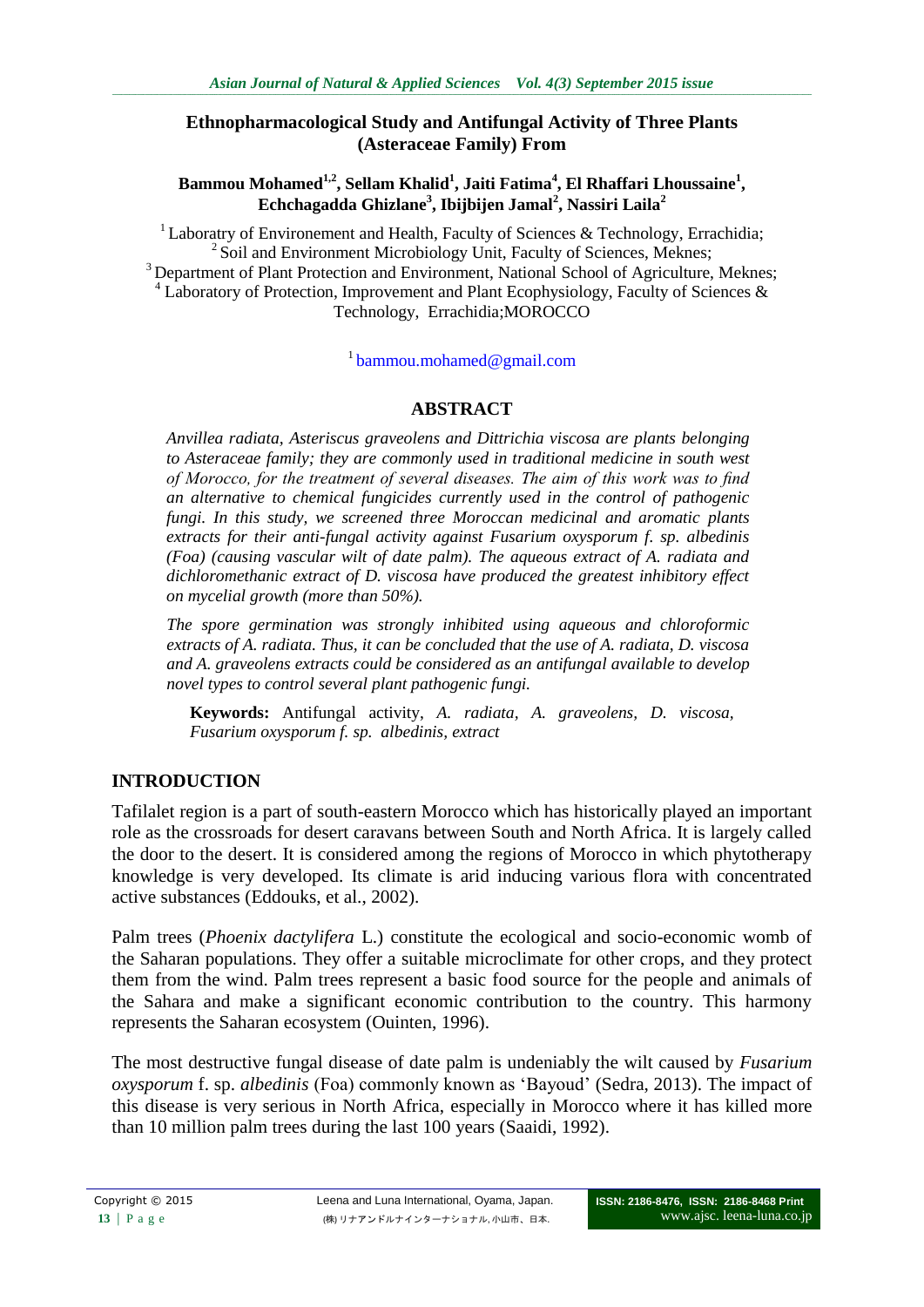The search of more new antifungal natural plant products could be more useful against plant pathogens, especially Foa. The aim of this work is to make a pre-ethnobotanical survey and reports the antifungal efficacy of three plants belonging to the Asteraceae family: *Dittrichia viscosa* (L.), *Anvillea radiata* (Coss & Dur) and *Asteriscus graveolens* (Forssk.) less, against Foa tested for spore germination inhibition, radial growth inhibition of *Foa*.

# **MATERIALS AND METHODS**

## **The ethno pharmacological investigation**

This ethno pharmacological investigation was performed in different areas of Tafilalet region, including the following villages: Errachidia, Goulmima, Rissani and Tinjdad, during two months and including two hundred persons. The questionnaire includes questions on plant parts used, Therapeutic use, medicinal preparation methods. Gross checked by interviewing old people aged between 50 and 70 years old, who had traditional a knowledge about plants (Ziane, et al., 2013).

## **Plant Materials**

At flowering stage, fresh aerial parts of *Anvillea radiata* and *Asteriscus graveolens* were collected in April 2013 from Tafilalet (Southeast of Morocco) and from Mohammadia (northwest of Morocco) for *Dittrichia viscosa*.



### **Preparation of Plant Extracts**

### *Preparation of crude extract by Soxhlet method*

Aerial parts of three medicinal plants were collected and air-dried by keeping them in shade for 2 weeks. The dried plants were grinded to fine powder with electronic grinder. Sixty-gram aerial parts of *A. radiata* and *D. viscosa* powder was extracted by Soxhlet method. Using two solvents (300 ml each) in ascending order of polarity (chloroform and methanol) for *A. radiata* and dichloromethane for *D. viscosa*.

In the end of soxhlation, the solvents was evaporated at lower temperature under reduced pressure in rotary flash evaporator to get the crude extract. The extracts were stored in dark vials at 4°C for future uses.

### *Aqueous extraction*

In this method, 20 gram of the crushed plants aerial part (*Asteriscus graveolens* and *Anvillea radiata*) were dipped separately in 250 ml of the distilled water for 48 h at room temperature in a conical flask and were homogenized using a magnetic stirrer-type IKAMAG RCT. The extracts were filtered and the filtrates were evaporated. The aqueous extracts were stored in dark vials at 4°C for future uses.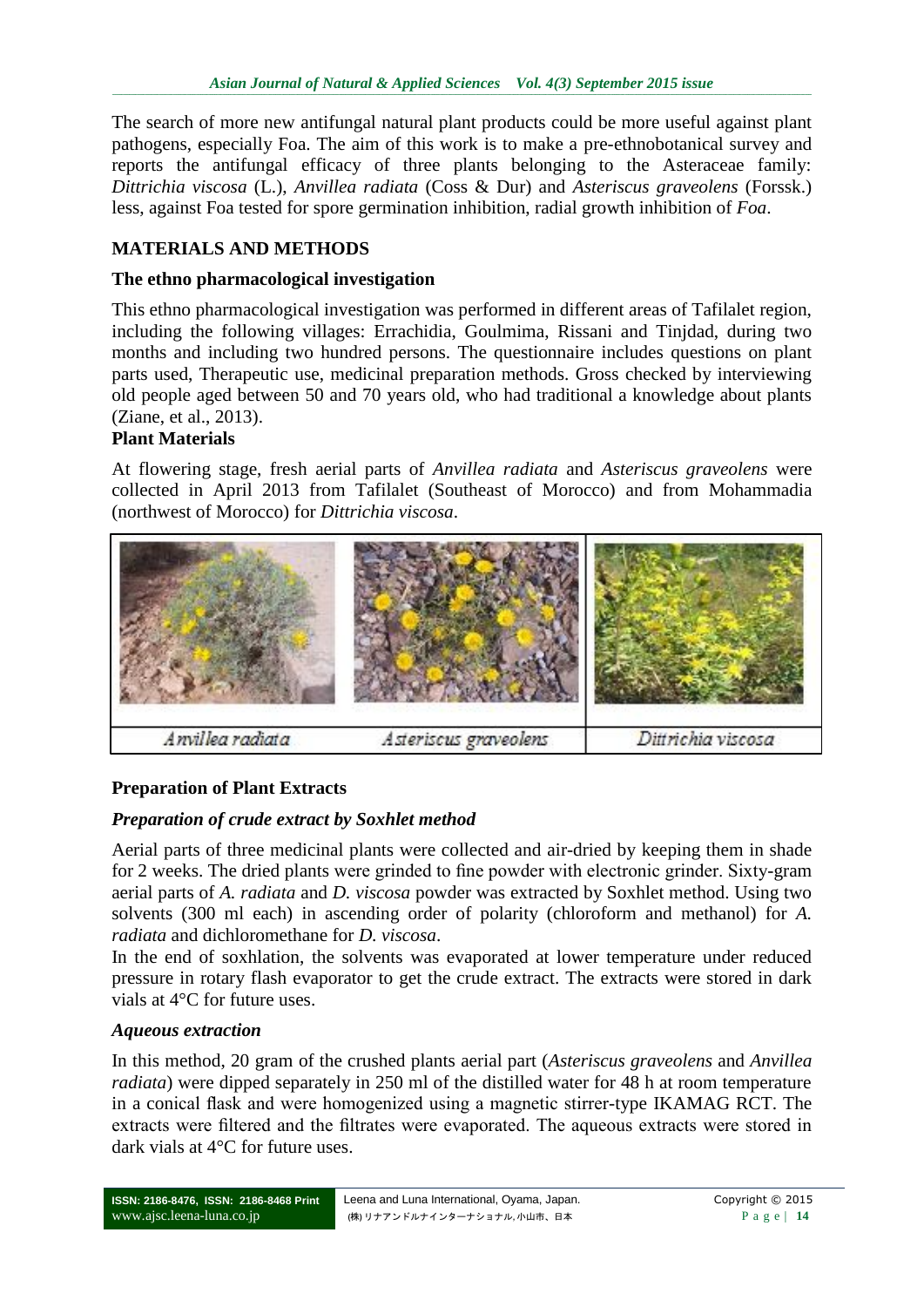## **Fungal Strain**

The fungal strain used in this study is *Fusarium oxysporum* f. sp. *albedinis*, (Foa) the causal agent of Bayoud disease that affects the date palm trees (*Phoenix dactylifera* L). The strain used in this study was received from Biotechnological Plant Laboratory, Faculty of Sciences and Techniques, Errachidia, Morocco.

## **Antifungal efficacy**

### *Poisoned food technique*

The sterilized (passing through 0.20 µm pore-size Millipore Nalgene filters) plant extracts were added to PDA (at  $45^{\circ}$ C) to give a final concentration 7.4, 3.84, and 1.9 mg ml<sup>-1</sup> for each extract and the resulting media were poured in petri dishes (9 cm in diameter). Then, inoculum discs (5 mm in diameter) from seven days growing cultures of Foa were placed in the center of petri plates containing PDA and extracts, Pathogen grown on PDA without plant powders was used as control. Each treatment was tested on three plates as replications. The plates were incubated at  $25\pm2$ °C. On the 2, 4, 6 and 8th day (when the fungus overgrow on control plates), radial growth of Foa was recorded for each plate by calculating the average of two perpendicular diameters. Growth inhibition of the treatment against the control was measured by mycelial growth inhibition and calculated as per formula of Pandey et al.,1982 (Pandey, et al., 1982).

Percentage of mycelial growth inhibition (IP) = 
$$
\left(1 - \left(\frac{Dc}{Dt}\right)\right) \times 100
$$

Where:  $D_c$ : Average diameter (in mm) of mycelial in control;  $D_t$ : Average diameter (in mm) of mycelial in treatment.

### *Spore germination assay*

Spore germination assay was performed as described by Badoc & al. (BADOC, 2001): Spores were collected by adding 5 mL of sterile water containing  $0.1\%$  (v/v) tween 80 (for better spore separation) to each Petri dish and rubbing the surface with a sterile L-shaped spreader, then, filtrated through two layers of sterile cheesecloth to eliminate mycelia fragments. 0.1 ml of a spore suspension (approximately  $10^6$  spores ml<sup>-1</sup>) of Foa, (counting using a Malassez cell) was spread on the Petri dishes containing PDA medium incorporated with three concentrations  $(7.4, 3.84 \text{ and } 1.9 \text{ mg ml}^{-1})$  of various extract (separately). The Petri dishes were incubated at 25 °C for 24 h. The counting of spores germinated or ungerminated was determined under a microscope on a total of 200 spores and the number of spores germinated was scored to calculate the percentage of the spore germination (Surender, et al., 1987). A spore is considered germinated if the germ tube length is greater than its diameter (Amiri and Bompeix, 2011). All tests were performed in triplicates.

### **RESULTS AND DISCUSSION**

### **Therapeutic use of three plants**

*A. radiata*, *A. graveolens* and *D. viscosa* are widely three of the plants utilized in traditional medicine in the Tafilalet for the treatment of several diseases. The ethno botanical information on these plants are indicated in Table (1) showing some of medicinal uses of these plants in different regions. The results of the survey are included in Table 1 with a comparison of our results and those of other investigations.

The noted convergence between the results of our investigation and the results of other surveys (especially the Algerian territory) is probably due to the nomads movement between the two countries, transmitting their knowledge during their travels local populations (Maiza, et al., 1996).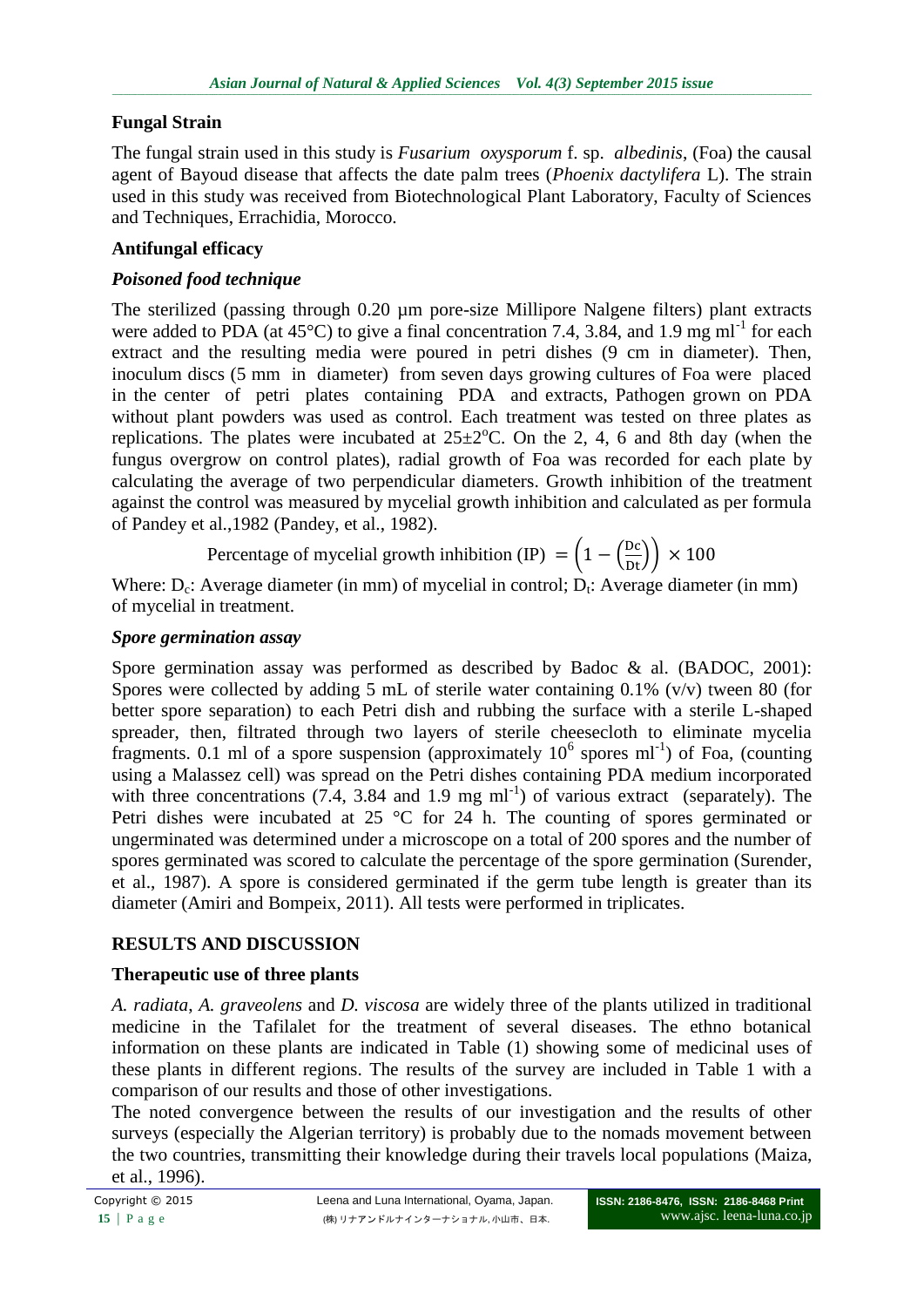#### *Asian Journal of Natural & Applied Sciences Vol. 4(3) September 2015 issue*

| <b>Plants</b>                        | Preparation<br>used | Part<br>uses | <b>Region of study</b>              | Therapeutic use                                                                     | <b>Our Survey</b><br>(Tafilalet)                | <b>Corresponding references</b> |  |
|--------------------------------------|---------------------|--------------|-------------------------------------|-------------------------------------------------------------------------------------|-------------------------------------------------|---------------------------------|--|
|                                      | Dec                 | Wp           |                                     | Fertility and problem menstrual disorder                                            |                                                 |                                 |  |
|                                      | Inf, Ch             | Wp, L        | <b>Tata South of Morocco</b>        | <b>Gum diseases and Toothache</b>                                                   |                                                 | (Bellakhdar, et al., 1987)      |  |
| Asteriscus graveolens (Forsck.) Less | P <sub>o</sub>      | L            |                                     | Headaches and migraine                                                              |                                                 |                                 |  |
|                                      | Dec                 | Ap           | Southeastern Morocco                | Diabetes, Obesity and Stomach pain                                                  | Gum                                             | (El Rhaffari and Zaid, 2002)    |  |
|                                      | Dec                 | $\mathbb{R}$ | (Tafilalet)                         | <b>Toothache</b>                                                                    | diseases,<br><b>Stomach</b><br>pain, Fever,     |                                 |  |
|                                      | Inf                 | L, St        |                                     | Fever and Pathologies of the respiratory system                                     | Toothache.                                      |                                 |  |
|                                      | Po                  | L, St        | Tassili n'Ajjer, central<br>Sahara  | Intoxication by venoms of scorpions and insects                                     |                                                 | (Benchelah, et al., 2004)       |  |
|                                      | Ju                  | L            |                                     | <b>Sinusitis</b>                                                                    |                                                 |                                 |  |
|                                      | Dec                 | Ap           | Om Shehan, North Sinai<br>Egypt     | Blennorrhagia, Diabetes, Diarrhea, Headache and Cold                                |                                                 | (El-Seedi, et al., 2012)        |  |
|                                      | Dec                 | Ap           | North Western Sahara<br>Algeria     | Diabetes, Indigestion, Chest pain, Cooling pulmonary<br>and Aches                   |                                                 | (Maiza, et al., 1996),          |  |
|                                      | Mac, Inf            | L, St        | Ouargla Algeria                     | Cooling Pulmonary and Indigestion                                                   | Gastro                                          | (Ould El Hadj, et al., 2003)    |  |
|                                      | Dec                 | L, St        | South of Algeria                    | Diabetes, Indigestion, Cooling Pulmonary, Cold and<br>Upset stomach                 | enteritis,<br>Spasms, colic,<br><b>Diabetes</b> | (Djellouli, et al., 2013)       |  |
|                                      | Dec                 | Pa/R         |                                     | Gastro enteritis, Spasms, Colic, Hepatitis, Arthritis,<br><b>Cold and Influenza</b> | Arthritis,<br>Cold and                          |                                 |  |
| Anvillea radiata (Coss & Dur)        | Inf                 | L            | Southeastern Morocco<br>(Tafilalet) | Diabetes and Upset stomach                                                          | Influenza.                                      | (El Rhaffari and Zaid, 2002)    |  |
|                                      | Dec                 | R/Pa         |                                     | Leucorrhoea, Rheumatism                                                             |                                                 |                                 |  |

#### **Table 1. Some of medicinal uses of** *A. radiata***,** *A. graveolens* **and** *D. viscosa* **according to ethno\_ botanical studies in different regions**

**ISSN: 2186-8476, ISSN: 2186-8468 Print** www.ajsc.leena-luna.co.jp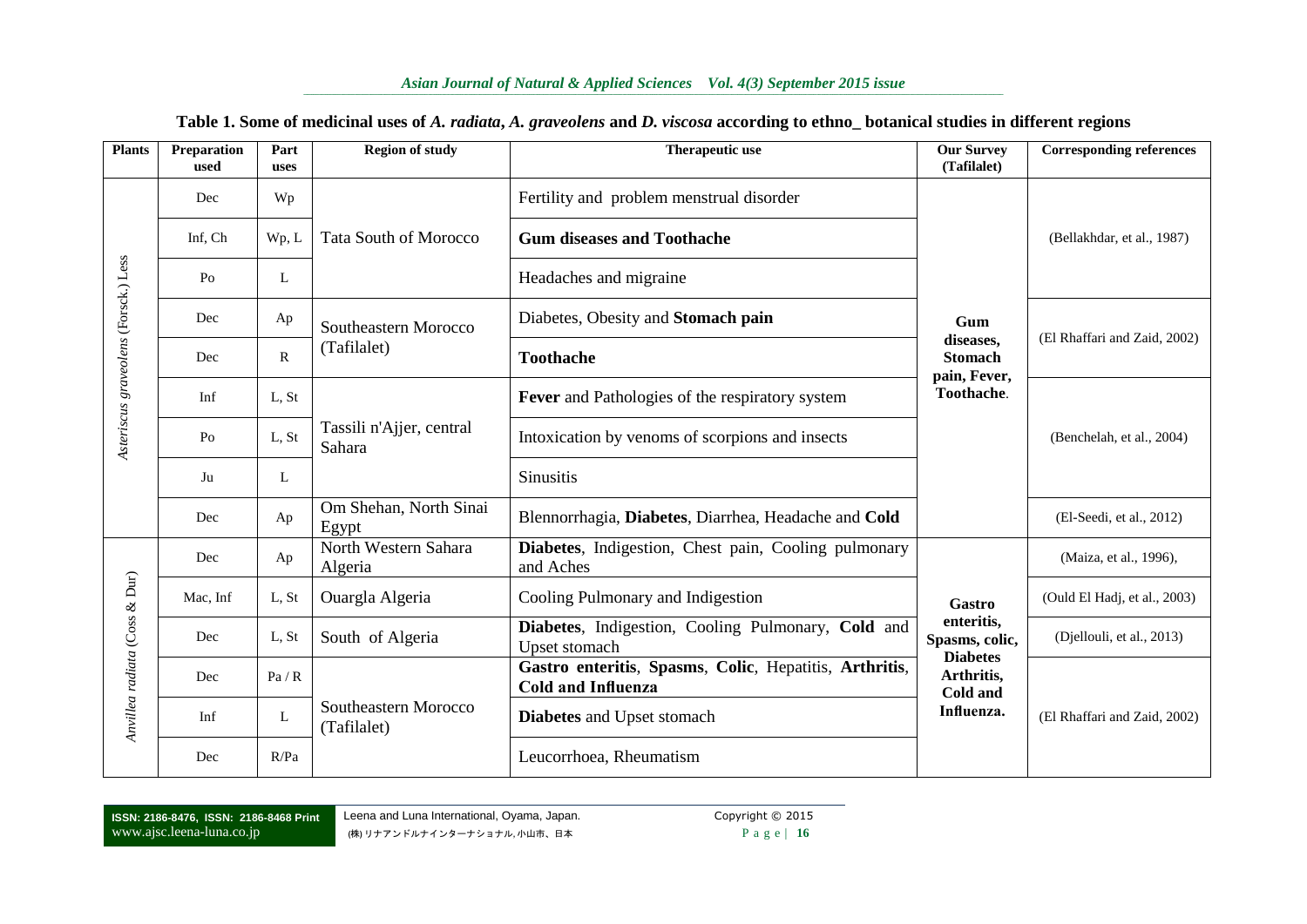|                                 | Inf         | Pa           | South of Morocco                    | Gastro-enteritis, Spasms, and Colic- Arthritis and<br>Rheumatoid                                        |                           | (Bellakhdar, 1997)          |  |
|---------------------------------|-------------|--------------|-------------------------------------|---------------------------------------------------------------------------------------------------------|---------------------------|-----------------------------|--|
|                                 | Dec. Po     | L            | Tan Tan South of                    | <b>Diabetes</b>                                                                                         |                           | (Douira, et al., 2013).     |  |
|                                 | Po          | L            | Morocco                             | Kidney problems                                                                                         |                           | (Ghourri, et al., 2014)     |  |
|                                 | I           | Wp           | South East of Algeria. F            | <b>Diabetes</b> and indigestion                                                                         |                           | (Fatiha and Arrezki, 2013)  |  |
|                                 | Inf         | Ap           | Rissani oasis (SE,<br>Marocco)      | Nervous irritation, Calming and Hair loss.                                                              |                           | (El Mansouri, et al., 2011) |  |
|                                 | Po          | Ap           | Southeastern Morocco<br>(Tafilalet) | Cutaneous leishmaniasis                                                                                 |                           | (El Rhaffari, et al., 2002) |  |
|                                 | Dec         | L, S         | south-east of Morocco               | <b>Diabetes, Hypertension and Renal diseases</b>                                                        |                           | (Eddouks, et al., 2002)     |  |
|                                 | Dec         | L            | south-east of Morocco               | <b>Diabetes</b>                                                                                         | <b>Nervous</b>            | (Zeggwagh, et al., 2006)    |  |
|                                 | Inf         | $\mathbb{R}$ | <b>Oriental Morocco</b>             | Hypertension                                                                                            | irritation,<br>Calming,   | (Ziyyat, et al., 1997)      |  |
| Dittrichia viscosa (L.) Greuter | Inf         | L            | Morocco                             | Skin diseases, Treats cutaneous<br>Wound<br>abcesses.<br>healing, Tuberculosis and Bronchial infections | diabetes, Hair<br>loss in | (Bellakhdar, 1997)          |  |
|                                 |             | L            | Palestinian                         | Skin diseases                                                                                           | cosmetic.                 | (Ali-Shtayeh, et al., 2000) |  |
|                                 | Dec         | Wp           | Israeli                             | Infertility and Rheumatic pains                                                                         |                           | (Palevitch, et al., 1986)   |  |
|                                 | $\mathbf T$ | L            | Samaria in Israel                   | <b>Diabetes</b>                                                                                         |                           | (Yaniv, et al., 1987)       |  |
|                                 | Inf         | Ap           | Atlas, Rif and Sahara of<br>Morocco | Cold                                                                                                    |                           | (Mouhajir, et al., 2001)    |  |

#### *Asian Journal of Natural & Applied Sciences Vol. 4(3) September 2015 issue*

Ap: aerial part; L: leaves; Wp: whole plant; St, stem; R: root, S: seeds; Po: poultice; Ju: Juice; T: tisane; Dec: decoction; po: powder; Inf: infusion; Mac: maceration; Ch: Chew; Fr: fresh.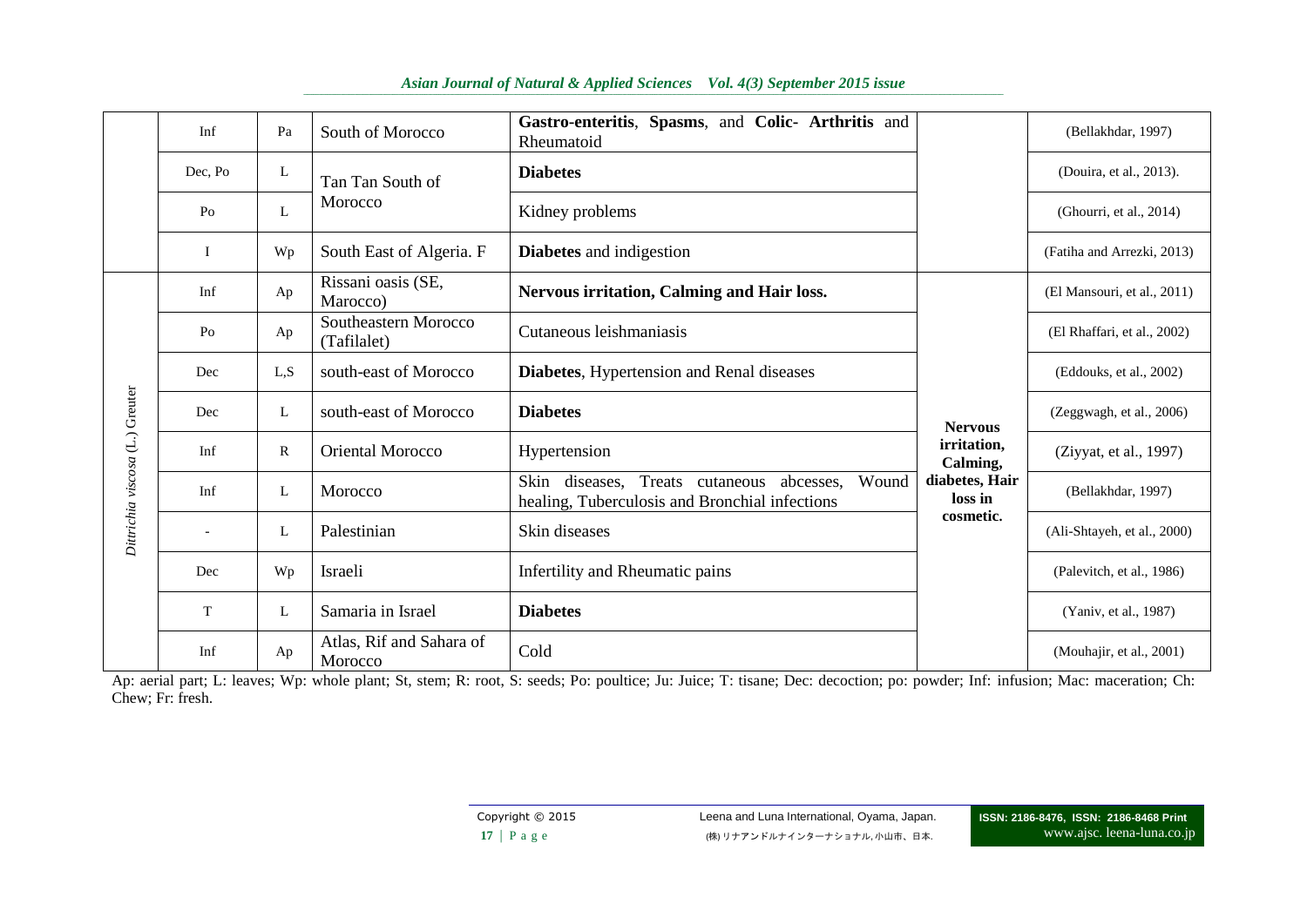### **Antifungal activity**

Different extracts of medicinal plants have shown inhibitory effects against phytopathogenic fungi in vitro. In this study, the biological tests showed that all extracts exhibited appreciable inhibitory effect against Foa in all tests (Fig.1).

Our results showed that the aqueous extract of *A. radiata* has presented an inhibitory effect both on mycelial growth and spore germination neatly superior than those of other extracts. Indeed, the effect of the extracts at the same concentration is more marked on the inhibition of sporulation than the mycelial growth.

The results obtained from the spore germination test of each extracts are shown in Table 2. There was a significant inhibition of fungal spore germination by different concentrations of all extracts. The lower germination percentage  $(20.16%)$  was observed at 7.4 mg ml<sup>-1</sup> for aqueous extract of *A. radiata*, followed by that of *D. viscosa* with a percentage about 33.66%. while the largest percentage germination was observed for the aqueous extract of *A*. *graveolens* (48.50%).

Regarding the mycelia development, the percentage of fungal growth inhibition (IP) of extracts on Foa was ranging from 4.32 to 56.59% (Table 3). At the concentration equal to 7.4 mg ml<sup>-1</sup>, the methanolic extract of *A. radaiata* has a low activities against Foa (16.59%), while the chloroformic extract of *A. radiata* and the aqueous extract of *A. graveolens* have a moderate activities (42.33% and 33.59% respectively). The aqueous extract of *A. radiata* proved too active against Foa (IP =  $56.59\%$ ). Similar results were obtained for dichloromethanic extract of *D. viscosa* (IP = 65.71%).

| Plant         | Extract          |                  | Concentration $(mg \, ml^{-1})$ |                  |                  |                          |
|---------------|------------------|------------------|---------------------------------|------------------|------------------|--------------------------|
|               |                  | 1.9              | 3.84                            | 7.4              | Control          | spore<br>(%)             |
|               | aqueous          | $69.00 + 4.00$   | $42.66 \pm 2.44$                | $20.16 \pm 1.77$ | $90.16 \pm 6.44$ | ð                        |
| A. radiata    | methanolic       | $84.33 \pm 2.44$ | $52.00+1.33$                    | $39.83 + 2.22$   | $90.16 \pm 6.44$ |                          |
|               | chloroformic     | $72.16 \pm 2.88$ | $44.16 \pm 1.11$                | $29.50 \pm 2.00$ | $90.16 \pm 6.44$ | Germination<br>ercentage |
| A. graveolens | aqueous          | $87.16 \pm 2.88$ | $62.66 \pm 2.44$                | $48.50 \pm 2.00$ | $90.16 \pm 6.44$ |                          |
| viscosa<br>D. | dichloromethanic | $81.50 \pm 2.00$ | $48.66 + 1.11$                  | $33.66 \pm 1.77$ | $90.16 \pm 6.44$ |                          |

### **Table 2. Effect of different extracts on spore germination of Foa**

| Table 3. The percentage inhibition of mycelial growth after 8 days |  |  |  |
|--------------------------------------------------------------------|--|--|--|
|                                                                    |  |  |  |

| Plant         | Extract          | Concentration $(mg \, ml^{-1})$ |                  |                  |                        |
|---------------|------------------|---------------------------------|------------------|------------------|------------------------|
|               |                  | 1.9                             | 3.84             | 7.4              | ð<br>(%)               |
|               | aqueous          | $17.32 \pm 0.45$                | $23.07 \pm 0.71$ | $56.59 \pm 1.06$ |                        |
| A. radiata    | methanolic       | $04.32 \pm 0.45$                | $09.07 \pm 0.71$ | $16.59 \pm 1.06$ | inhibition<br>growth   |
|               | chloroformic     | $21.19 \pm 0.91$                | $34.00 \pm 1.33$ | $42.33 \pm 1.55$ |                        |
| A. graveolens | aqueous          | $06.32 \pm 0.45$                | $18.07 \pm 0.71$ | $33.59 \pm 1.06$ | Percentage<br>mycelial |
| D. viscosa    | dichloromethanic | $29.00 \pm 0.66$                | $37.87 \pm 1.91$ | $55.53 \pm 1.68$ |                        |
| <b>DMSO</b>   |                  |                                 | $2.10\pm0.66$    |                  |                        |

**ISSN: 2186-8476, ISSN: 2186-8468 Print** www.ajsc.leena-luna.co.jp

Leena and Luna International, Ovama, Japan. Copyright © 2014 (株) リナアンドルナインターナショナル, 小山市、日本 P a g e | **18**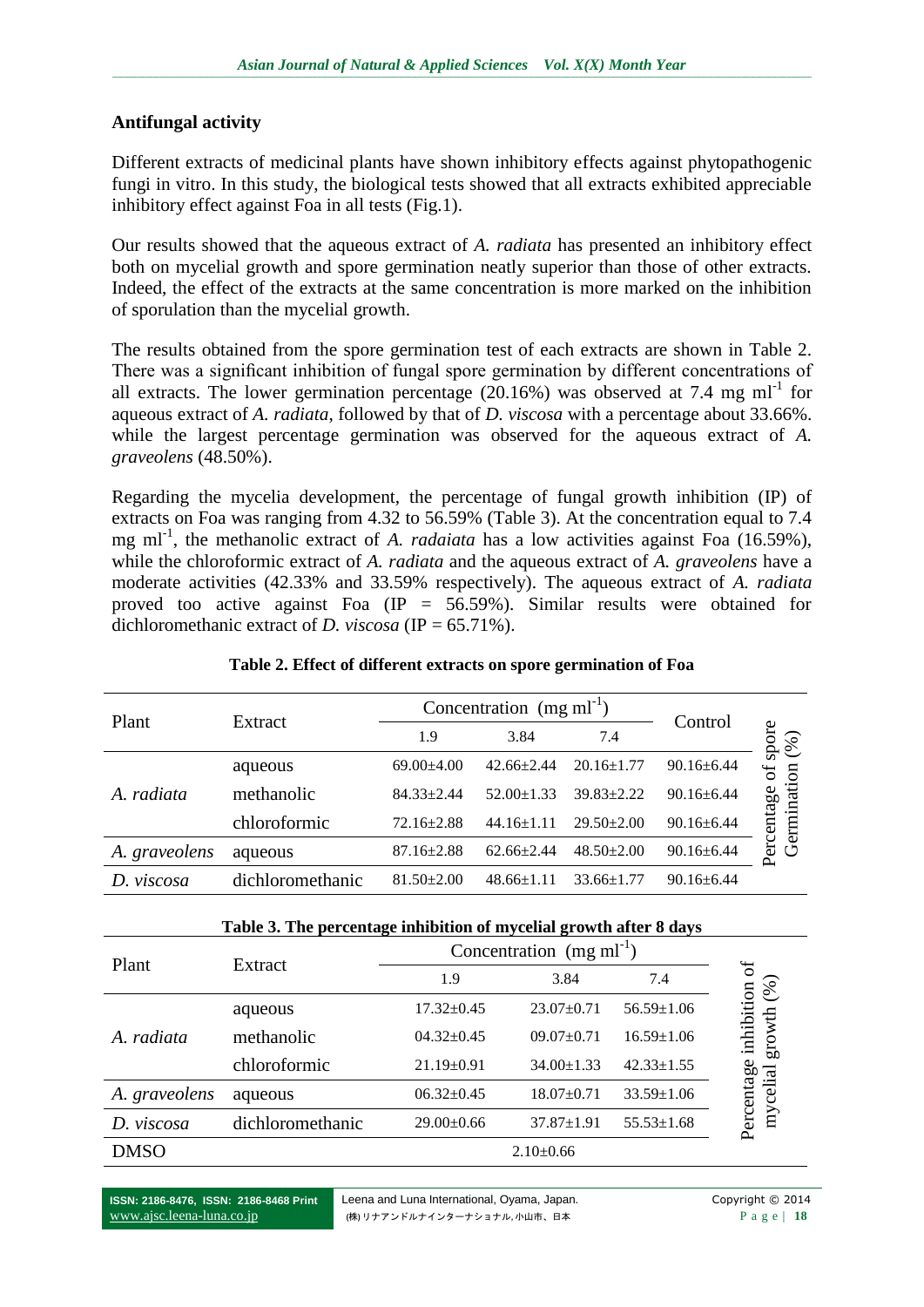

Figure 1: Effect of different plant extracts on the inhibition percentage of mycelial growth after 8 days. a: control*;* b: methanolic extract of *A. radiata;* c: aqueous extract of *A. graveolens*; d: aqueous extract of *A. radiata;* e: dichloromethanic extract of *D. viscosa;* f: chloroformic extract of *A. radiata*

Similar studies have been carried out by different researchers on antifungal activity of plant extracts. Recent studies indicate that the petroleum ether extract from *D. viscosa*, *A. graveolens* and *A. radiata* and chloroformic extract from *A. radiata* have revealed the highest antifungal activity against *Penicillium italicum* (Askarne, et al., 2013).The powders of *A. radiata* completely inhibited mycelial growth of *Penicillium italicum*, at a concentration of 10% (w/v). Furthermore, the powders of *A. graveolens*, and *D. viscosa* were also effective against *P. italicum* with the inhibition of mycelial growth greater than 75% (Askarne, et al., 2012). Flavonoid extracts derived from the flower and leaves of *A. radiata* showed the strongest inhibitory effects on spore germination and on soil population density of Foa (Lakhdar, et al., 2013). The powder of *D. viscosa* is also effective against *Geotrichum candidum* with a percent of inhibition of mycelial growth higher than 80% (Talibi, et al., 2012).

Study of kinetic of mould growth (Fig. 2, 3, 4, 5 and 6) assessed by radial mycelial growth (mm), measured along different time intervals,  $(2<sup>nd</sup>, 4<sup>th</sup>, 6<sup>th</sup>$  and  $8<sup>th</sup>$  days) has shown a fungistatic effect of various extracts at different concentration. The aqueous extract of *A.*  radiata at 7.4 mg ml<sup>-1</sup> provided significant decrease in the mycelial growth when compared with the control assay.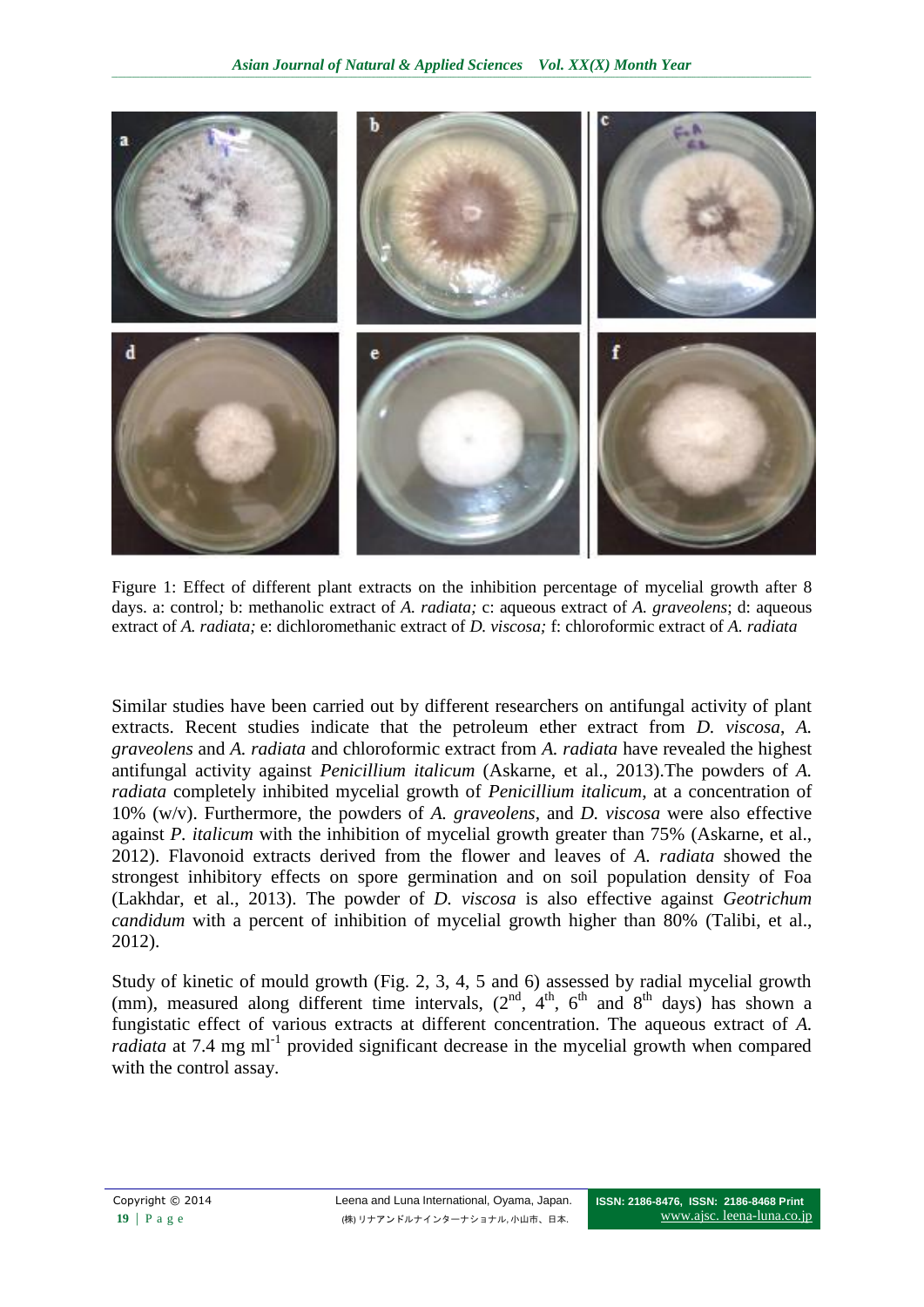90



Figure 2. Effect of aqueous extract of *A. graveolens* on the radial mycelial growth kinetic of Foa



Figure 3. Effect of aqueous extract of *A. radiata* on the radial mycelial growth kinetic of Foa



0 10 20 30 40 50 60 70 80 0 2 4 6 8 10 **Mycelial growth (mm) Incubation days**  $\overline{a}$  $\rightarrow$ DMSO  $-$  7,4 mg/ml **3,84 mg/ml**  $\frac{1}{2}$  1.9 mg/ml

Figure 4. Effect of chloroformic extract of *A. radiata* on the radial mycelial growth kinetic of Foa

**ISSN: 2186-8476, ISSN: 2186-8468 Print** www.ajsc.leena-luna.co.jp Leena and Luna International, Oyama, Japan. Copyright © 2014 (株) リナアンドルナインターナショナル, 小山市、日本 **P** a g e | 20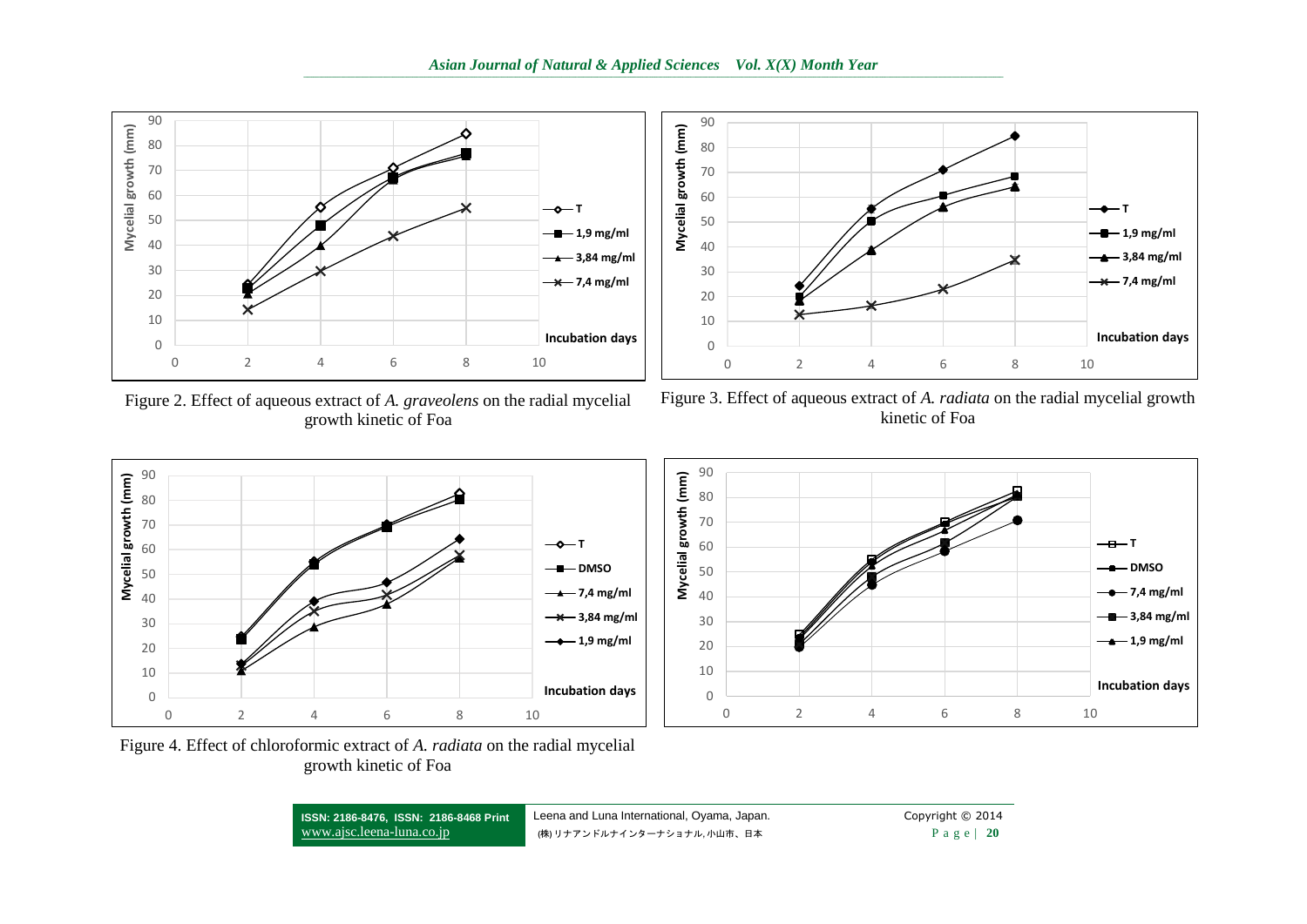



# **CONCLUSION**

The ethno pharmacological survey conducted in Tafilalet (South-Eastern of Morocco) shows that the three plant species (*Anvillea Radiata, Asteriscus graveolens and Dittrichia viscosa*) are widely used in traditional medicine in this area, in various forms of medicinal preparations; they are used to treat various diseases.

Among the extracts tested, aqueous extract of *A. radiata* and dichloromethanic extract of *D. viscosa* showed promising antifungal activity against Foa, and they can therefore be used as a natural potential alternative to synthetic fungicides for the phytopathogenic fungi.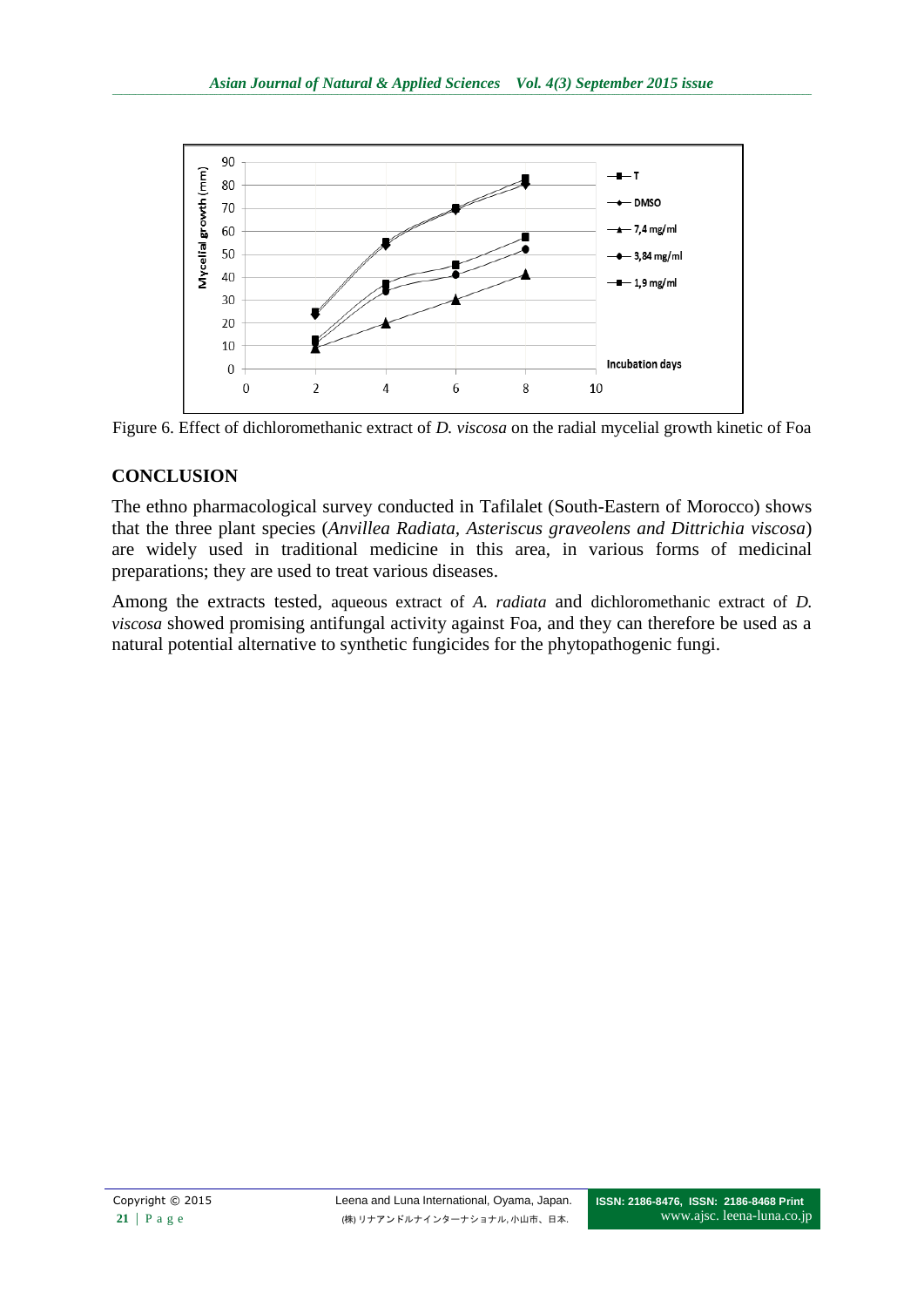#### **REFERENCES**

- [1] Ali-Shtayeh, M. S., Yaniv, Z., and Mahajna, J. (2000). 'Ethnobotanical Survey in the Palestinian Area: A Classification of the Healing Potential of Medicinal Plants'. *Journal of Ethnopharmacology, 73*(1), 221-232.
- [2] Amiri, A, and G Bompeix. (2011). 'Control of< I> Penicillium Expansum</I> with Potassium Phosphite and Heat Treatment'. *Crop Protection, 30*(2), 222-227.
- [3] Askarne, L., I. Talibi, H. Boubaker, E. H. Boudyach, F. Msanda, B. Saadi, and A. A. Ben Aoumar. (2013). 'Use of Moroccan Medicinal Plant Extracts as Botanical Fungicide against Citrus Blue Mould'. *Letters in Applied Microbiology,* 56(1), 37-43.
- [4] Askarne, L., I. Talibi, H. Boubaker, E. H. Boudyach, F. Msanda, B. Saadi, M. A. Serghini, and A. A. Ben Aoumar. (2012).'In Vitro and in Vivo Antifungal Activity of Several Moroccan Plants against Penicillium Italicum, the Causal Agent of Citrus Blue Mold'. *Crop Protection, 40*, 53-58.
- [5] BADOC, A. (2001). 'Effet De Dérivés Calciques Sur Le Développement De Moisissures Lors De La Conservation Des Poires'. *Bull. Soc. Pharm. Bordeaux, 140*, 79-88.
- [6] Bellakhdar, J. (1997*). 'La Pharmacopee Marocaine Traditionnelle: Medecine Arabe Et Savoirs Populaires*. Editions Le Fennec', (Ed.)^(Eds.). Casablanca: Ibis Press.
- [7] Bellakhdar, J, A Baayaoui, A Kazdari, and J Marechal. (1987). 'Herboristes Et Medecine Traditionnelle À Tissint, Oasis Presaharien Du Sud Marocain (Province De Tata)'. *Al Biruniya, 3*(1), 7-50.
- [8] Benchelah, A-C, H Bouziane, and M Maka. (2004). 'Fleurs Du Sahara, Arbres Et Arbustes, Voyage Au Cœur De Leurs Usages Avec Les Touaregs Du Tassili'. *Phytothérapie, 2*(6), 191-197.
- [9] Djellouli et al. (2013). 'Ethnopharmacological Study and Phytochemical Screening of Three Plants (Asteraceae Family) from the Region of South West Algeria'. *Asian Journal of Natural & Applied Sciences, 2*(2), 59-65.
- [10] Douira, A., Zidane, L., and Ghourri, M. (2013). 'Usage Des Plantes Médicinales Dans Le Traitement Du Diabète Au Sahara Marocaine (Tan Tan)', *Journal of Animal & Plant Sciences, 17*(1), 2388-2411.
- [11] Eddouks, M., Maghrani, M., Lemhadri, A., Ouahidi, M-L., and Jouad, H. (2002). 'Ethnopharmacological Survey of Medicinal Plants Used for the Treatment of Diabetes Mellitus, Hypertension and Cardiac Diseases in the South-East Region of Morocco (Tafilalet)'. *Journal of Ethnopharmacology, 82*(2), 97-103.
- [12] El Mansouri, L., Ennabili, A., and Bousta, D. (2011). 'Socioeconomic Interest and Valorization of Medicinal Plants from the Rissani Oasis (Se of Morocco)'. *Bol Latinoam Caribe Plant Med Aromat., 10*(1), 30-45.
- [13] El Rhaffari, L., Hammani, K., Benlyas, M., and Zaid, A. (2002). 'Traitement De La Leishmaniose Cutanée Par La Phytothérapie Au Tafilalet'. *Biologie & Santé, 1*(1).
- [14] El Rhaffari, L., and Zaid, A. (2002). 'Pratique De La Phytothérapie Dans Le Sud-Est Du Maroc (Tafilalet): Un Savoir Empirique Pour Une Pharmacopée Rénovée'. *Proceedings of the 4th European Congress on Ethnopharmocology, Paris,* 293-318.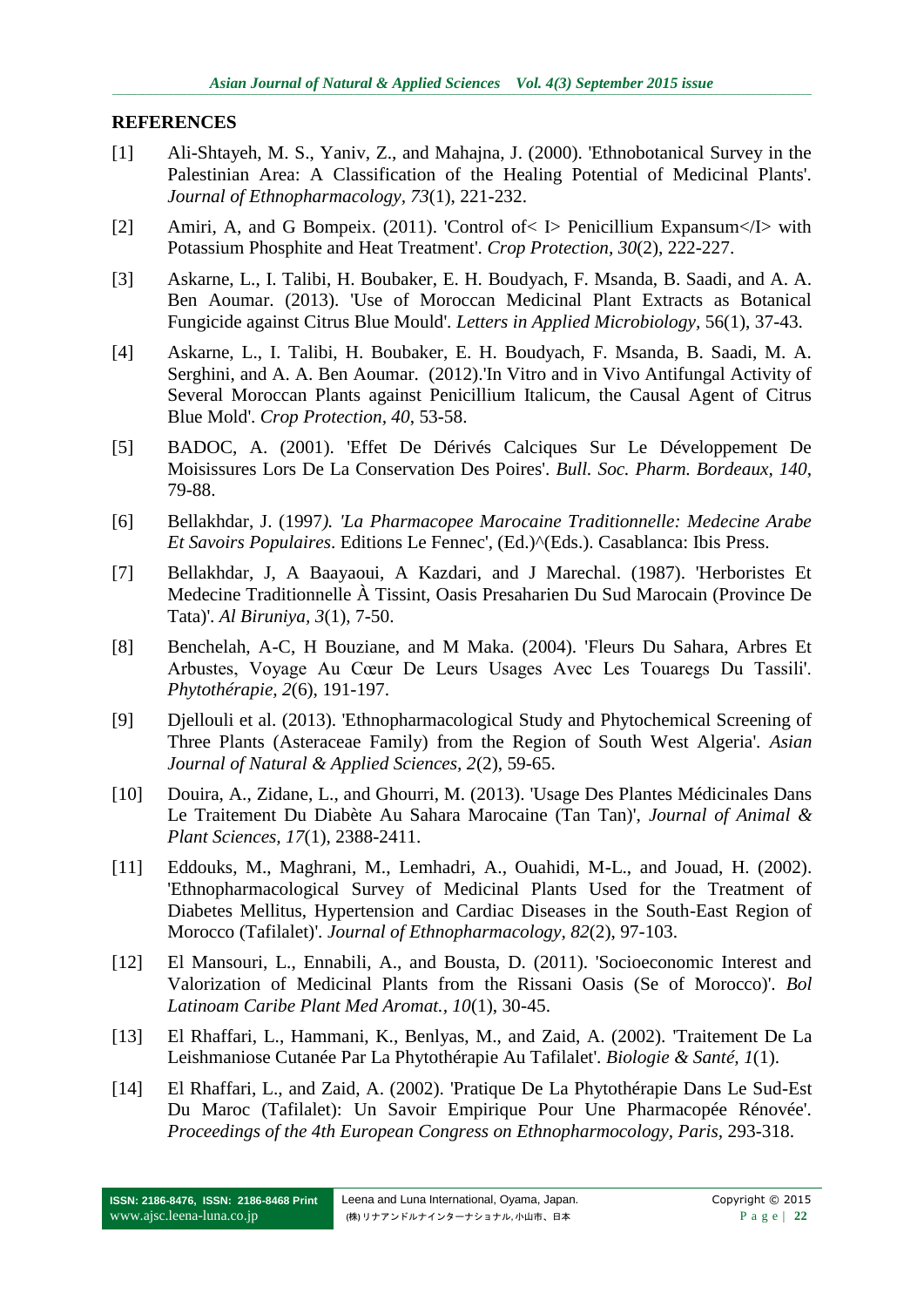- [15] El-Seedi et al. (2013). 'The Traditional Medical Uses and Cytotoxic Activities of Sixty-One Egyptian Plants: Discovery of an Active Cardiac Glycoside from Urginea Maritima'. *Journal of Ethnopharmacology, 145*(3), 746-757.
- [16] Fatiha, H. B., and Arrezki, D. (2013). 'Relative Importance of the Exploitation of Medicinal Plants in Traditional Medicine in the Northeastern Sahara'. *Emirates Journal of Food and Agriculture, 25*(9), 657-665.
- [17] Ghourri, M., Zidane, L., and Douira, A. (2014). 'Catalogue Des Plantes Médicinales Utilisées Dans Le Traitement De La Lithiase Rénale Dans La Province De Tan-Tan (Maroc Saharien)', *International Journal of Biological and Chemical Sciences, 7*(4), 1688-1700.
- [18] Lakhdar, M., Meriem, K. H., Larbi, B., Amina, R., and Aicha, S. (2013. 'Anvillea Radiata as a Source of Natural Antifungal Compounds'. *African Journal of Pharmacy and Pharmacology, 7*(46), 2947-2952.
- [19] Maiza, K., Brac de la Perrière, R. A., and Hammiche, V. (1996). 'Pharmacopée Traditionnelle Saharienne: Sahara Septentrional'. Available at : [http://horizon.documentation.ird.fr/exl](http://horizon.documentation.ird.fr/exl-doc/pleins_textes/pleins_textes_6/colloques2/010005535.pdf)[doc/pleins\\_textes/pleins\\_textes\\_6/colloques2/010005535.pdf](http://horizon.documentation.ird.fr/exl-doc/pleins_textes/pleins_textes_6/colloques2/010005535.pdf)
- [20] Mouhajir, F., Hudson, J. B., Rejdali, M., and Towers, G. H. N. (2001). 'Multiple Antiviral Activities of Endemic Medicinal Plants Used by Berber Peoples of Morocco'. *Pharmaceutical biology, 39*(5), 364-374.
- [21] Ouinten, Mohamed. (1996). 'Diversité Et Structure Génétiques Des Populations Algériennes De Fusarium Oxysporum F. Sp. Albedinis, Agent De La Fusariose Vasculaire (Bayoud) Du Palmier Dattier'. Ph.D. Thesis. Montpellier, France: Université Montpellier II.
- [22] Ould, E. I., Hadj, M. D., Hadj-Mahammed, M., and Zabeirou, H. (2003). 'Place Des Plantes Spontanées Dans La Médecine Traditionnelle De La Région D'ouargla (Sahara Septentrional Est)'. *Courrier du savoir, 3*, 47-51.
- [23] Palevitch, D., Yaniv, Z., Dafni, A., and Friedman, J. (1986). *'Medicinal Plants of Israel: An Ethnobotanical Survey'* (pp. 281–345). In Craker, L. E. and Simon J. E. (Eds.) *Herbs, Spices, and Medicinal Plants: Recent Advances in Botany, Horticulture, and Pharmacology* (Vol.1). USA: Oryx Press.
- [24] Pandey, D.K., Tripathi, N. N., Tripathi, R. D., and Dixit, S. N. (1982). 'Fungitoxic and Phytotoxic Properties of the Essential Oil of Hyptis Suaveolens'. *Zeitschrift für Pflanzenkrankheiten und Pflanzenschutz, 89*, 344-349.
- [25] Saaidi, M. (1992). 'Comportement Au Champ De 32 Cultivars De Palmier Dattier Vis-À-Vis Du Bayoud: 25 Années D'observations'. *Agronomie, 12*(5), 359-370.
- [26] Sedra, MY. H. (2013). 'The Bayoud (Vascular Wilt) of Date Palm in North Africa: Situation, Research Achievements and Applications.' *Acta Hortic*, 994, 59-75. doi:10.17660/ActaHortic.2013.994.4
- [27] Surender, P., Janaiah, C., Reddy, V. K., and Reddy, S. M. (1987). 'Antifungal Activity of Secretions of Scent Glands from Heteropteran Bugs'. *Indian Journal of Experimental Biology, 25*(4), 233-234.